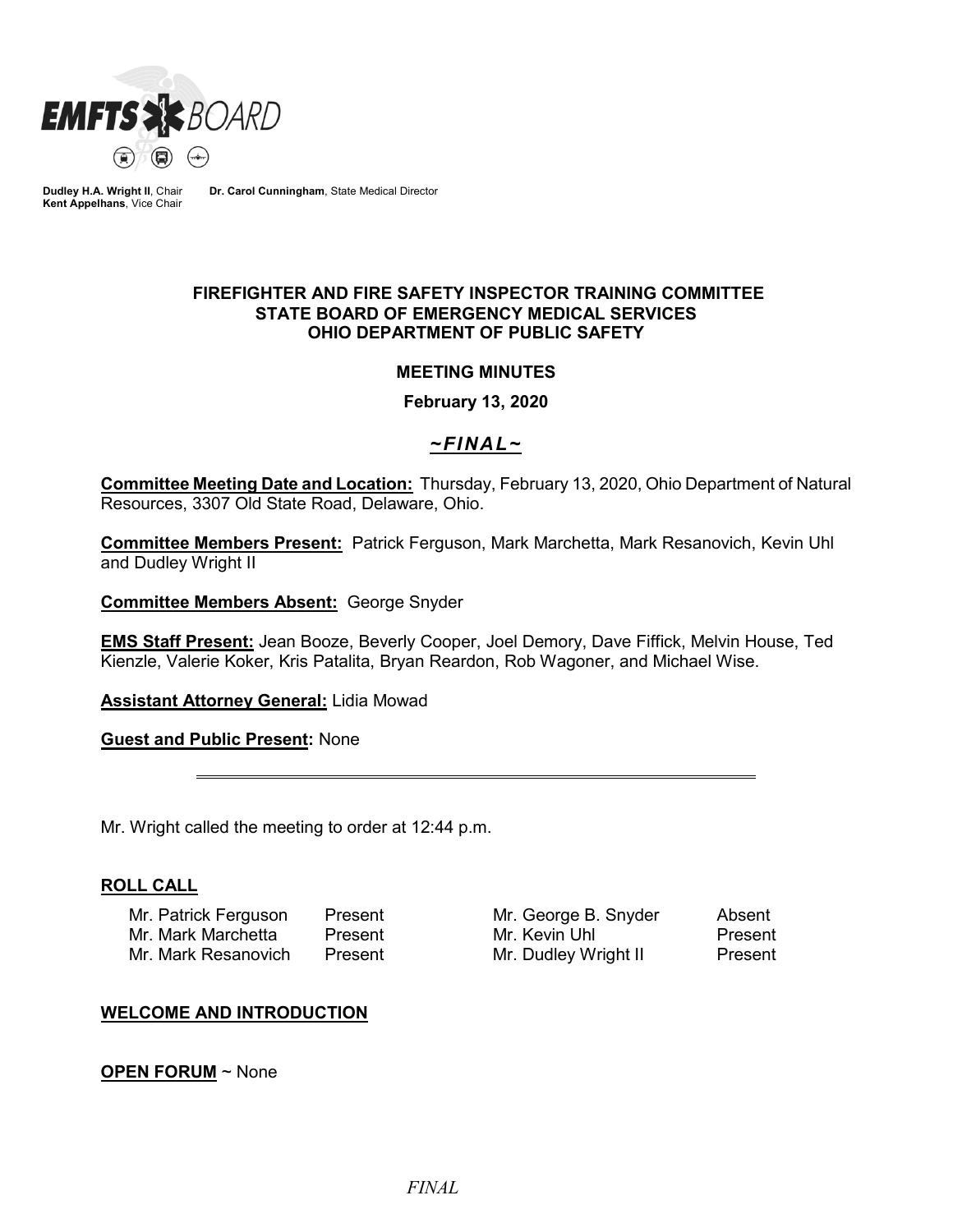Mr. Wright requested a motion to approve the consent agenda to include the December 18, 2019 Firefighter and Fire Safety Inspector Training Committee meeting minutes, the January 90-day extension requests, and the January fire certifications.

*ACTION: Motion to approve the Consent Agenda items to include the Firefighter and Fire Safety Inspector Training Committee meeting minutes for December 18, 2019, the January 90-day extension requests, and the January fire certifications.* Mr. Marchetta - First. Mr. Ferguson– Second. None abstained. None opposed. **Motion approved.**

## **FIRE EXEMPTON REQUESTS (Military & Medical), Ellen Owens**

Ms. Owens reported that there were not any fire exemption requests.

## **Firefighter and Fire Fighter Safety Inspector Subcommittee Report ~ James Burke**

The Firefighter and Fire Safety Inspector Training Subcommittee did not have a meeting on January 14, 2020.

Mr. Burke reported that the FFI and FFII skill sheets have been approved. The IT section at ODPS is working on getting them posted to the system. In addition, the revised skill sheets for FSI and HRO were approved to send out for comment. DEMS is also working with IT to update the Identity Manager.

Currently the volunteer course is being reviewed in an effort to improve test scores. The DEMS staff is reviewing the instructor course. Once completed the instructor course will be brought to the fire subcommittee for review and approval.

## **REPORT AND RECOMMENDATIONS AND GOLDMAN PROCEEDINGS**

Mr. Wright, on behalf of the Firefighter and Fire Safety Inspector Training Committee, the proceedings were called to order at 12:47 p.m. on February 13, 2020. Members of the committee present for the proceedings are:

#### **ROLL CALL**

| Mr. Patrick Ferguson | Present | Mr. George B. Snyder | Absent  |
|----------------------|---------|----------------------|---------|
| Mr. Mark Marchetta   | Present | Mr. Kevin Uhl        | Present |
| Mr. Mark Resanovich  | Present | Mr. Dudley Wright II | Present |

It was noted for the record that a majority of the members of the committee are present. The committee will be reviewing the following cases:

#### **Fire Report and Recommendation(s)**

- **Fire Case No. 2018-419-F300 David P. Glazer, Certificate No. 35328**
- **Fire Case No. 2018-737-F100 Chad Anderson, Applicant ID No. 220224**
- **Fire Case No. 2019-175-F100 Cordero R. Phoenix, Applicant ID No. 221446**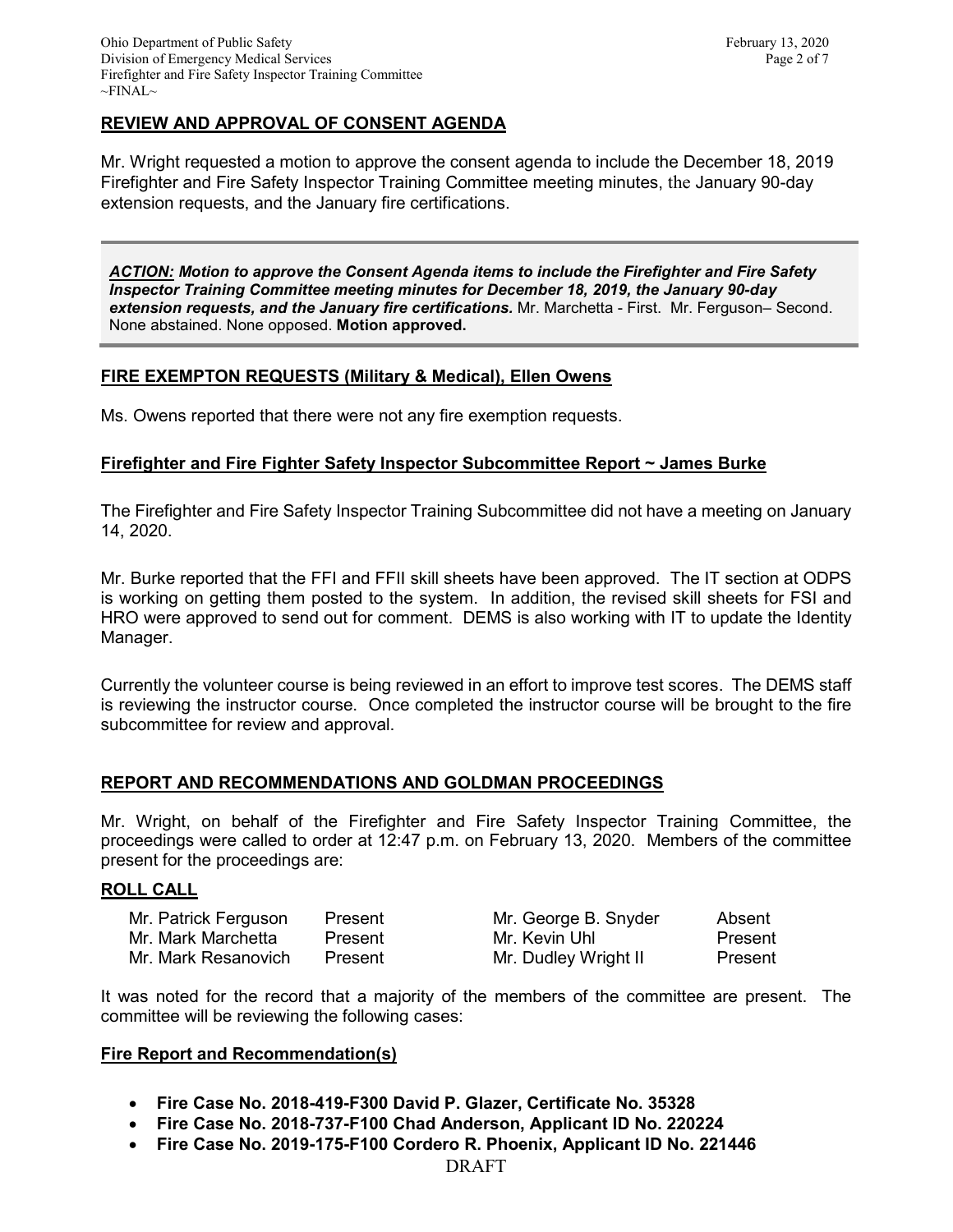Mr. Wright recognized Assistant Attorney General Lidia Mowad for the purpose of providing a brief synopsis of this case.

• **Fire Case No. 2018-419-F300 David P. Glazer, Certificate No. 35328.**

Mr. Glazer was certified as a Firefighter II from 2015 to 2018 and from 2018 to present. At renewal, he attested that he completed all continuing education hours. The Division of EMS audited Mr. Glazer and he submitted proof of 42 acceptable hours; however, his certification level requires 54 CE hours. The DEMS tried to bring Mr. Glazer into compliance, however, he never responded. A Notice for Opportunity of Hearing was sent to Mr. Glazer. He requested a hearing but did not show up for the hearing. A recommendation was issued to the Executive Director to indefinitely suspend Mr. Glazer's certificate until he submits acceptable and compliant continuing education hours and pays a \$500.00 fine. Mr. Glazer responded with objections requesting the Executive Director reduce the fine because he is a volunteer firefighter trying to support a family and submitted 15 additional contining education, thus bringing him into compliance with the audit.

- **Fire Case No. 2018-737-F100 Chad Anderson, Applicant ID No. 220224** Mr. Anderson applied for the initial Firefighter I certificate and disclosed multiple felony and misdemeanor convictions. Upon investigation, these included 2 counts of Possession of Drugs, 2 counts OVI, 2 counts Improper Handling of a Firearm and Trafficking in marijuana, all from September 2016. Mr. Anderson failed to disclose either of the possession felonies. A Notice for Opportunity for Hearing was sent on the 5 felonies. He requested a hearing and appeared at the hearing. The recommendation issued to the Executive Director was to deny the initial certificate.
- **Fire Case No. 2019-175-F100 Cordero R. Phoenix, Applicant ID No. 221446.** Mr. Phoenix applied for an initial certificate as a volunteer firefighter and disclosed a felony robbery conviction from 2013. Upon investigation, the robbery was actually a felony of the second degree and he failed to disclose a 2011 Domesitic Violence and a Disorderly Conduct in 2016. A Notice of Opportunity for Hearing was issued for the felony conviction and for fraud misrepresentation, and material deception in applying for certificate. A hearing was requested and Mr. Phoenix was in attendance. A recommendation was issued recommending denial of the initial certificate due to the seriousness of the felony and failure to disclose.

## **Goldman Case(s)**

Mr. Wright stated that the following cases were reviewed pursuant to Goldman v. State Medical Board of Ohio, where the Respondents did not properly request a hearing. The individuals named did not have the ability to present written or oral testimony, but could be present to hear the proceedings and outcome. The committee received the sworn affidavits from the EMS investigators and accompanying exhibits. The affidavits contained the evidence and testimony upon which they deliberated. There were four cases. The proceedings were in the matter of:

- **Fire Case No. 2017-759-F300 Dean Auker, Certificate No. 42935**
- **Fire Case No. 2018-460-BF100 Damon D. Johnson, Certificate No. 69210**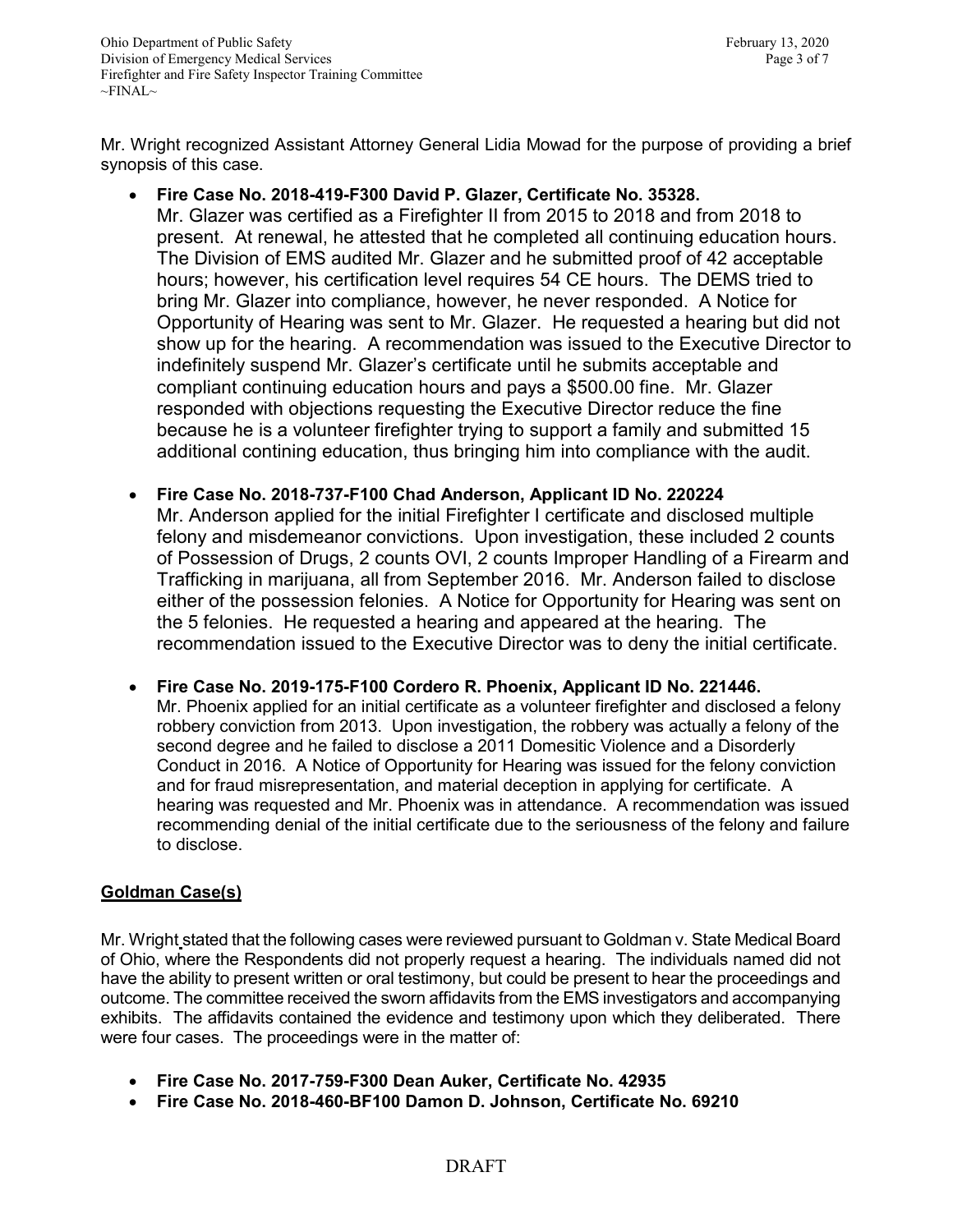Having received documentation for these cases, Mr. Wright requested a motion to admit the sworn affidavits and the accompanying exhibits in the aforementioned cases into evidence.

*ACTION: Motion to admit the sworn affidavit and accompanying exhibits in the aforementioned cases into evidence.* Mr. Marchetta – First. Mr. Ferguson – Second. No abstentions. None opposed. *Motion approved.* 

There being no further evidence, these proceedings were closed at 12:55 p.m.

*ACTION: Motion to recess the meeting for the purpose of entering into quasi-judicial deliberations.*  Mr. Marchetta – First. Mr. Ferguson – Second. No abstentions. None opposed. *Motion approved.* 

## **REPORT AND RECOMMENDATION MOTIONS**

*ACTION: In the matter of Fire Case Number 2018-419-F300, David P. Glazer, Fire Certificate Number 35328, the Committee recommends that the Executive Director issue an adjudication order approving the findings of fact, conclusions of law, and modify the recommendation of the hearing examiner to suspend Mr. Glazer's certification to practice for a period of ninety (90) days and pay a fine of \$500. The reason for the modification was due to Mr. Glazer providing proof of completion of the outstanding continuing education after the hearing was held in this matter.* Mr. Resanovich – First. Mr. Marchetta – Second. None opposed. None abstained. **Motion approved.** 

*ACTION: In the matter of Fire Case Number 2018-737-F100, Chad Anderson, Fire Applicant ID number 220224, the Committee recommends that the Executive Director issue an adjudication order approving the findings of fact, conclusions of law, and the recommendation of the hearing examiner to deny Mr. Anderson's application for certification.* Mr. Resanovich – First. Mr. Marchetta – Second. None opposed. None abstained. **Motion approved.** 

*ACTION: In the matter of Fire Case Number 2019-175-F100, Corderro R. Phoenix, Fire Applicant ID Number 221446, the Committee recommends that the Executive Director issue an adjudication order approving the findings of fact, conclusions of law, and the recommendation of the hearing examiner to deny Mr. Phoenix's application for certification.* Mr. Resanovich – First. Mr. Marchetta – Second. None opposed. None abstained. **Motion approved.** 

#### **GOLDMAN MOTIONS**

*ACTION: In the matter of Fire Case Number 2017-759-F300, Dean Auker, Fire Certificate Number 42935, the Committee recommends that the Executive Director issue an adjudication order finding that Mr. Auker failed to comply with continuing education requirements as indicated in the Notice of Opportunity for Hearing, and that Mr. Auker's fire safety inspector certification be revoked.*  Mr. Resanovich – First. Mr. Marchetta – Second. None opposed. None abstained. **Motion approved.**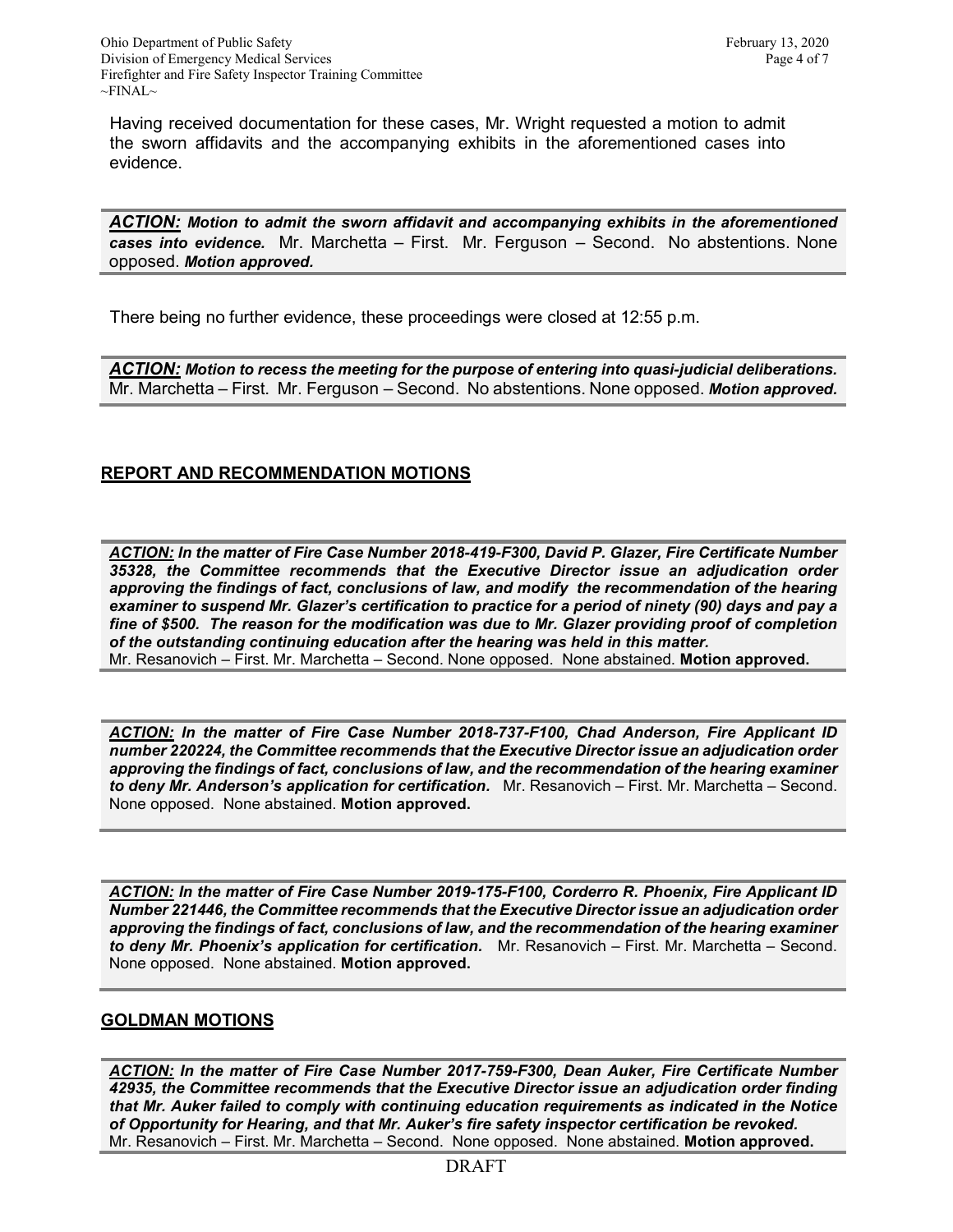*ACTION: In the matter of Fire Case Number 2018-460-BF100, Damon D. Johnson, Fire Certificate Number 69210, the Committee recommends that the Executive Director issue an adjudication order finding that Mr. Johnson has been convicted of Grand Theft, a felony of the fourth degree, and that Mr. Johnson's certification be revoked.* Mr. Resanovich – First. Mr. Marchetta – Second. None opposed. None abstained. **Motion approved.** 

## **FIRE INVESTIGATIONS, STAFF**

Mr. Wright requested a motion to adjourn into Executive Session.

*ACTION: Motion to adjourn to Executive Session for the purpose of discussing proposed disciplinary action against certificate holders pursuant to Ohio Revised Code Section 121.22(G)(1) or pursuant to 121.22(G)(5) that involve matters required to be kept confidential under Ohio Revised Code Section 149.43(A)(2) or 4765.102(B*). Mr. Uhl – First. Mr. Ferguson – Second. None opposed. None – abstained. **Motion approved.**

## **Roll Call**

| Mr. Patrick Ferguson | Present |
|----------------------|---------|
| Mr. Mark Marchetta   | Present |
| Mr. Mark Resanovich  | Present |

2019-422-F300

Mr. George B. Snyder Absent Mr. Kevin Uhl Present Mr. Dudley Wright II Present

| ACTION: Motion to recommend to the Executive Director to accept the following Consent             |                                   |
|---------------------------------------------------------------------------------------------------|-----------------------------------|
| Agreements. Mr. Resanovich – First. Mr. Marchetta – Second. None opposed. Mr. Ferguson (2019-518- |                                   |
| F100) - abstained. Motion approved.                                                               |                                   |
| 2019-168-BF100                                                                                    | 2019-424-F300                     |
| 2019-210-BF100                                                                                    | 2019-518-F100 Ferguson to abstain |
| 2019-211-BF100                                                                                    | 2019-716-F100                     |
| 2019-326-F300                                                                                     |                                   |

*ACTION: Motion to recommend to the Executive Director to close the following case(s).*

Mr. Resanovuch – First. Mr. Marchetta – Second. None opposed. None abstained. **Motion approved.**

| 2018-606-BF500 | 2019-243-F500 |
|----------------|---------------|
| 2019-187-BF100 | 2019-580-F100 |
| 2019-233-F300  | 2019-653-F500 |
| 2019-234-F300  | 2019-659-F300 |
| 2019-235-F300  |               |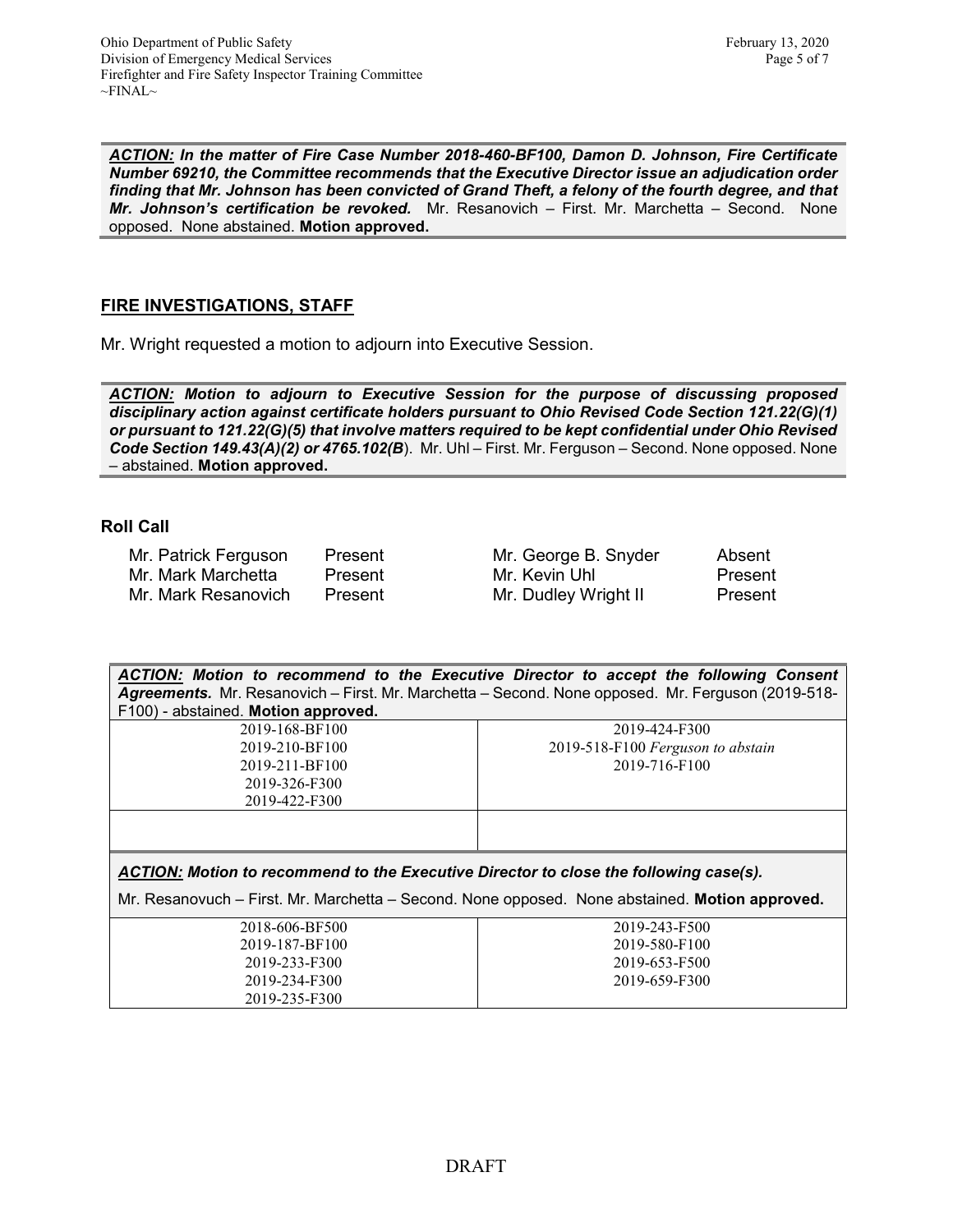*ACTION: Motion to recommend to the Executive Director to close the following cases; individuals have met the stipulations of their Consent Agreement.* Mr. Resanovich – First. Mr. Marchetta – Second. None opposed. None abstained. **Motion approved.**

2018-730-F100

*ACTION: Motion to recommend to the Executive Director to close the following cases; accept surrendering of their respective certificates.* Mr. Resanovich – First. Mr. Marchetta – Second. None opposed. None abstained. **Motion approved.**

2018-320-F300 2019-389-F300 2019-414-F300 2019-419-F300 2019-608-F300 2019-626-F300 2019-630-F300 2019-641-F300 2019-644-F300 2019-665-F300 2019-666-F300 2019-668-F300 2019-679-F300 2019-725-F300

*ACTION: Motion to recommend to the Executive Director to close the following case(s); the following individuals/entities did not meet the requirements of their consent agreement. Their respective certificate(s) to practice have expired or been surrendered. Re-open if re-applies.* Mr. Resanovich– First. Mr. Marchetta – Second. None opposed. None abstained. **Motion approved.**

2017-261-F300 2017-263-F300

*ACTION: Motion to recommend to the Executive Director to close the following case(s); the following individual(s) were audited at their respective levels. The respective certificate(s) to practice have expired. Re-open if re-applies.*

| Mr. Resanovich – First. Mr. Marchetta – Second. None opposed. None abstained. Motion approved. |                |
|------------------------------------------------------------------------------------------------|----------------|
| 2017-293-F300                                                                                  | 2019-193-BF300 |
| 2017-322-F300                                                                                  |                |

*ACTION: Motion to recommend to the Executive Director to issue Notices of Opportunity for Hearing for the following individuals for violation of their Consent Agreement.* Ms. Harris – First. Mr. Uhl – Second. None opposed. None abstained. **Motion approved.**

2017-572-F300

*ACTION: Motion to recommend to the Executive Director to issue Notices of Opportunity for Hearing for the following cases.* Mr. Resanovich – First. Mr. Marchetta – Second. None opposed. Mr. Ferguson (2019-308-BF100) - abstained. **Motion approved.**

| 2018-312-F300                     | 2019-328-F300  |
|-----------------------------------|----------------|
| 2018-699-F300                     | 2019-487-BF100 |
| 2019-082-BF100                    | 2019-500-F300  |
| 2019-238-F300                     | 2019-567-F300  |
| 2019-283-BF100                    | 2019-596-BF100 |
| 2019-308-BF100 *Ferguson Abstain* | 2019-684-F300  |